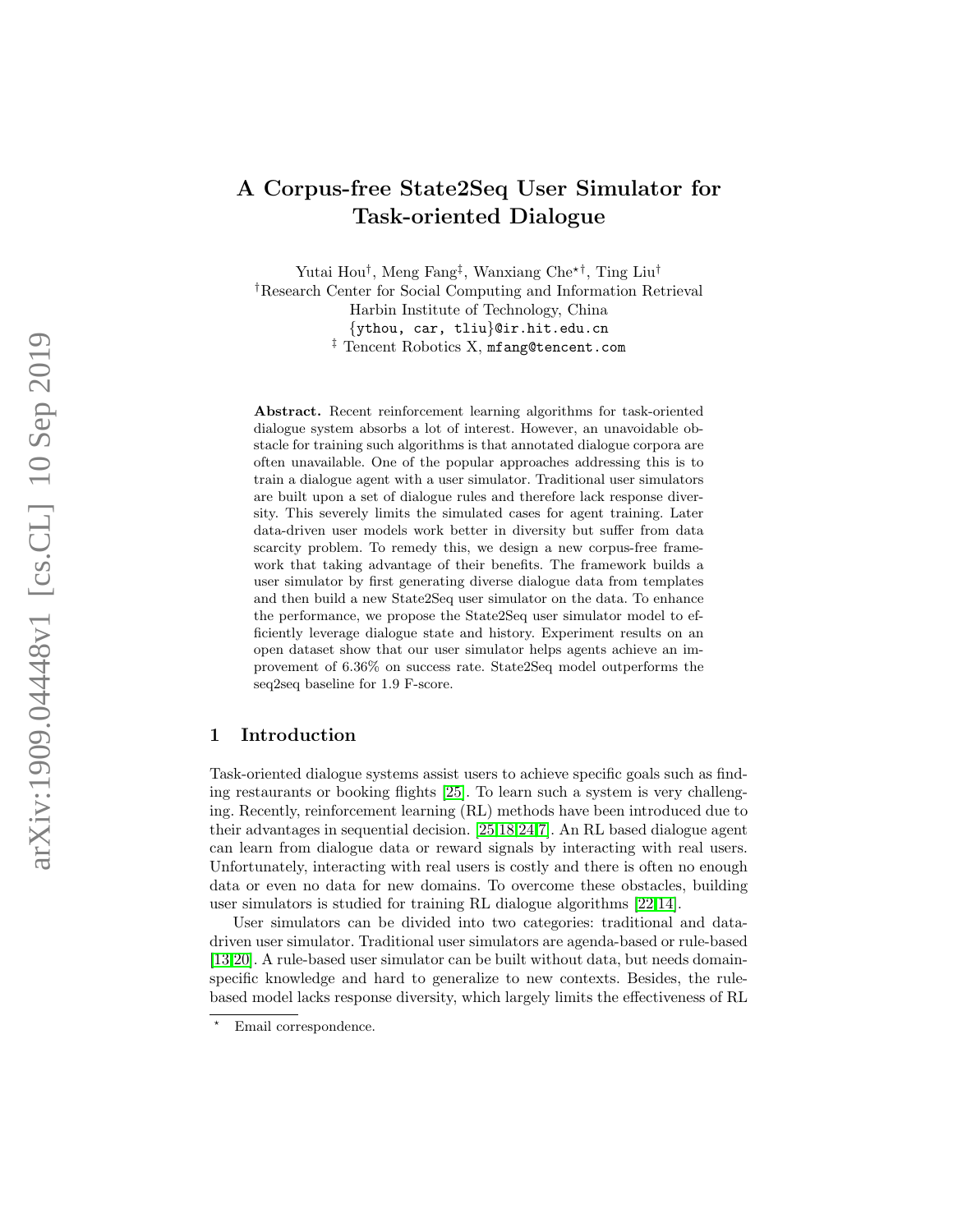#### 2 Authors Suppressed Due to Excessive Length



<span id="page-1-0"></span>Fig. 1. The proposed corpus-free framework for building user simulators.

training. Latter data-driven user simulators ease the problem of diversity and depend less on expert knowledge. They imitate user behaviors from datasets with statistical models, such as Bayesian models [\[17,](#page-12-3)[8\]](#page-12-4), hidden Markov models [\[4\]](#page-12-5) and seq2seq models [\[1\]](#page-12-6). Statistical user simulators are inherently diverse and often require a large amount of expert-labeled data for training. However, they can not cope with limited data situations.

In this paper, to overcome the data scarcity problem and build a user simulator with sufficient diversity, we propose a new corpus-free framework for building user simulators. It combines the ideas of rule-based and data-driven user simulators. As shown in Figure 1, the framework generates dialogue data from templates and train data-driven user model on it. The template consists of user goals, response strategy and natural language generation rules. An example of the template is shown in Table [1.](#page-2-0) In addition to templates, data generation uses an RL-based built-in agent to improve data diversity and explore more dialogue cases. The statistical nature of data-driven user simulator provides more diversity than rule-based ones. Diverse responses allow covering more situation for policy training.

To enhance the user simulator's quality, we propose a novel attention based State2Seq user simulator to leverage the dialogue state and history better. The model first learns representations for dialogue context items. Dialogue context contains structured data of dialogue states, user goals and agent response. Then for each dialogue turn, the model predicts user actions sequentially with the attention on context. Attention helps to pick action more accurately. For example, suppose agent response is (request:movie, inform:date=today), and user goal is (request=[ticket], constraint=[date:tomorrow, movie:Deadpool]). The user model can easily output actions (inform:movie, deny:date) by attending to the agent request and the states of constraint inconsistency respectively.

Experiments are conducted on the movie booking dataset [\[13\]](#page-12-2) and an inhouse restaurant domain dataset. We evaluate both the user simulator model itself and the policy trained by it. On movie booking dataset, our policy achieves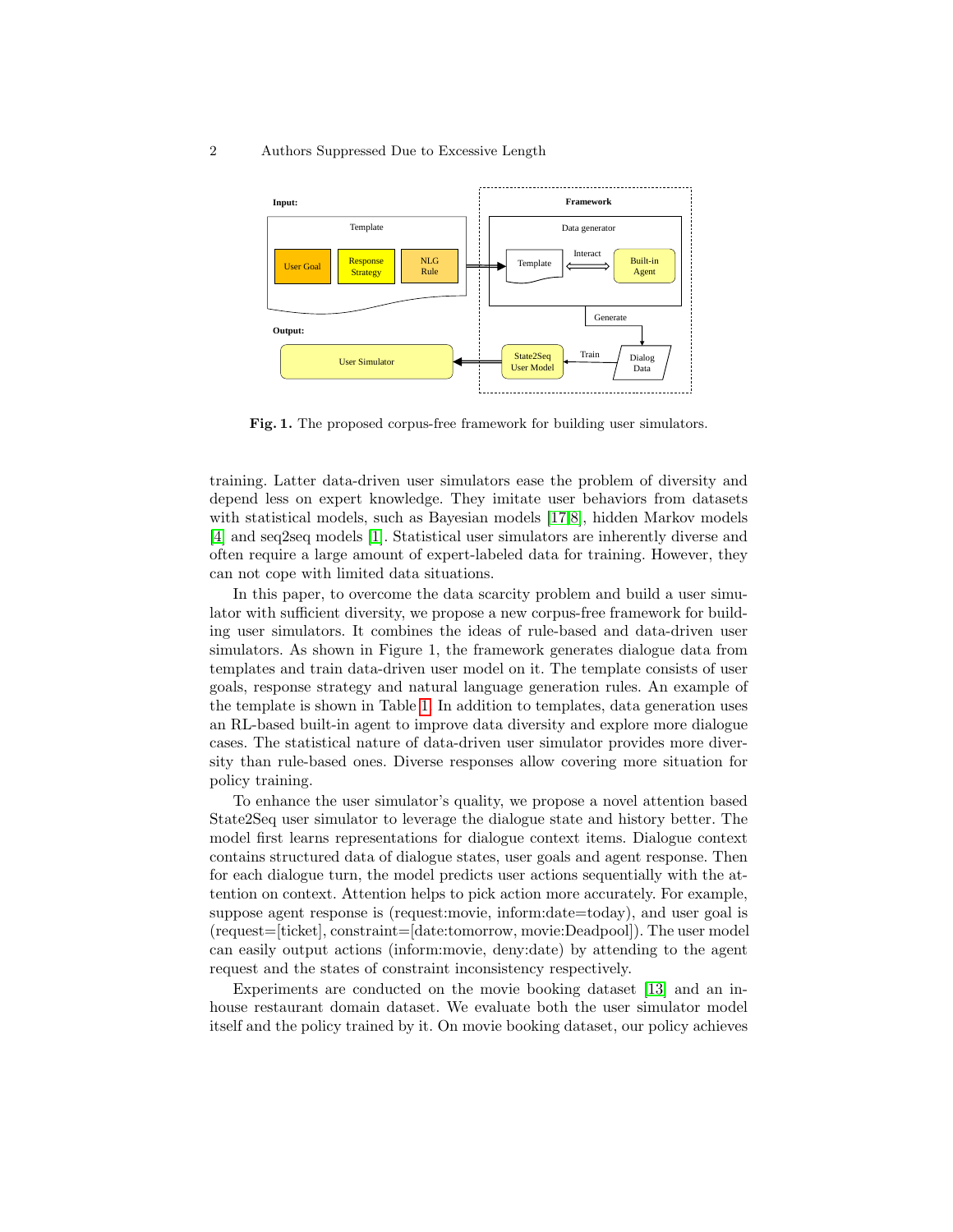<span id="page-2-0"></span>

| Template Name | Template Content                                                                                                                                                                                                   |                      |
|---------------|--------------------------------------------------------------------------------------------------------------------------------------------------------------------------------------------------------------------|----------------------|
| G             | $g_0 = \left[ \begin{array}{l} C = \mid \text{move} = \text{Godfather}, \, \text{time} = 5 \text{ pm} \mid, \\[1mm] R = \left[ \text{ ticket}, \, \text{theater} \right] \end{array} \right], \, g_1, g_2, \ldots$ |                      |
| V             | $r_0 = \begin{bmatrix} \text{if } A_{t-1} = \{\text{req} : \text{time} \} \text{ and time in } g.C \\ \text{then } A_t = \text{inform:time} = g.C.\text{time} \end{bmatrix}$                                       | $\Big\}, r_1, r_2, $ |
| N             | $l_0 = \begin{bmatrix} \text{if } A = \{\text{inform} : \text{time} = g.C.\text{time} \} \\ \text{then } L = "I \text{ want to see it at 5 pm"} \end{bmatrix}$                                                     | $\Big\}, l_1, l_2, $ |

Table 1. Template example for movie booking domain. G is user goal, V is response strategy and  $N$  is NLG rules. req is request.

an improvement of 6.36 points on the success rate over the strongest baseline. And proposed State2Seq model outperforms the seq2seq baseline for 1.9 F-score on response accuracy.

This paper has 3 main contributions: 1. To solve data scarcity, we design a new corpus-free framework for building a user simulator with response diversity. 2. We introduce the attention mechanism to task-oriented user simulator and propose a State2Seq model to get better user behavior modeling. 3. Experiments show that response diversity and attention on dialogue context improve user model and agent policy.

Our code is available at: <https://github.com/AtmaHou/UserSimulator>

# 2 Proposed Framework

We focus on developing a user simulator, which is diverse to cover enough dialogue situations. To solve the data scarcity problem, our framework builds a user simulator with only templates and no dialogue data. There are two main components in the framework: a template based data generator and a neural user simulator. The framework (1) first generate data from the templates using a built-in agent, (2) then train a data-driven user simulator on it.

# 2.1 Template Definition

Template  $T$  is the input to our framework and is used to generate data. We define a template as:  $T = (G, V, N)$ , which includes user goals G, response strategies V and natural language generation rules  $N$ . An example of movie booking domain template is illustrated in Tabl[e1.](#page-2-0)

G is a set of predefined user goals and defined as:  $G = \{g_i\}_i^{\alpha}$ , where  $\alpha$  is the number of goals. Each user goal g is defined as  $g = (C, R)$  which includes a set of user constraints C and a set of user requests  $R$  [\[20\]](#page-13-4).

 $V$  is a set of rules for response strategies, which is relatively easy to obtain [\[13\]](#page-12-2). It is defined as:  $V = \{r_i\}_{i=0}^{\beta} = V_a \cup V_u$ , where  $V_a$  and  $V_u$  are response rules for user and agent respectively. For each  $r \in V$ , we define it as a function that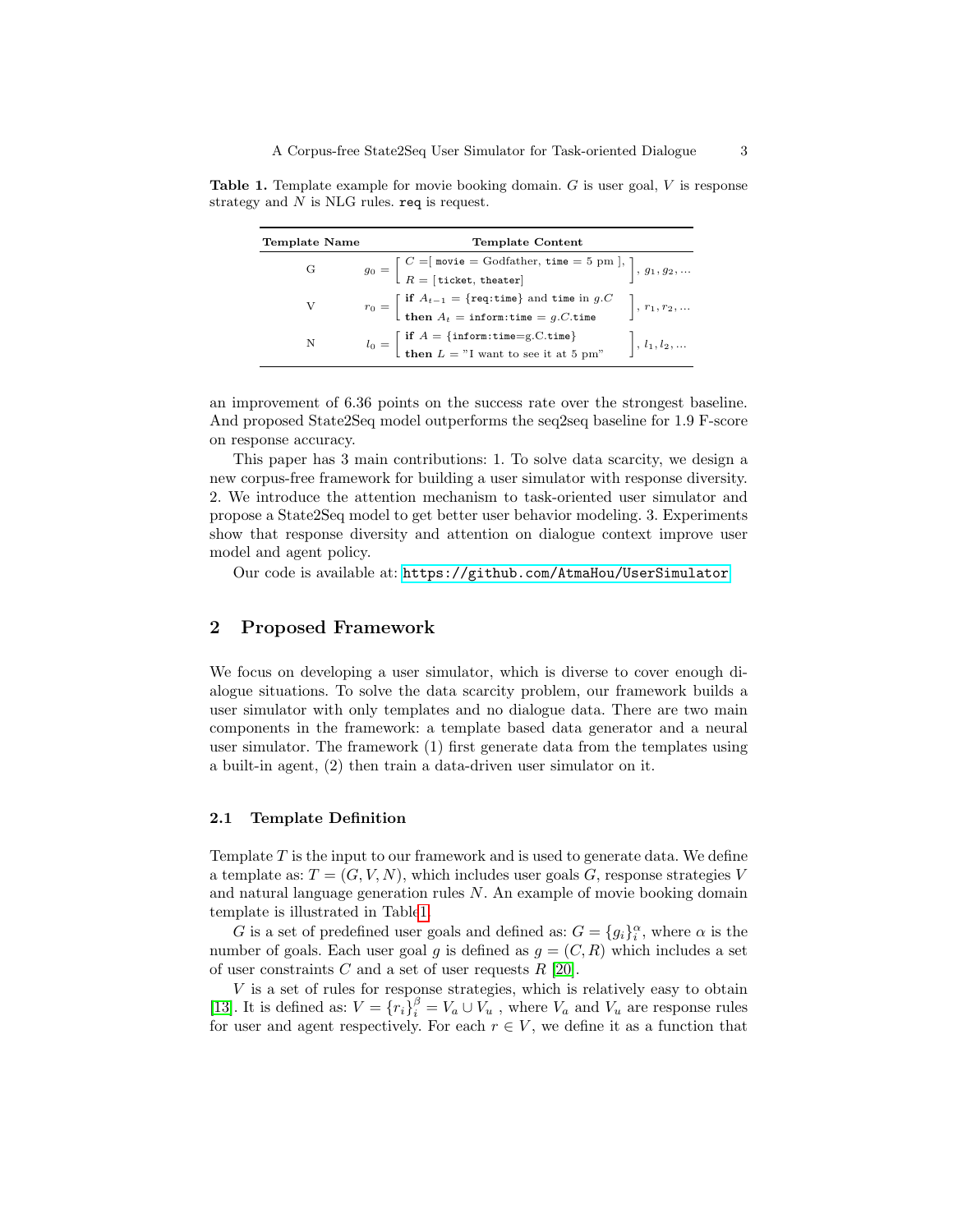

<span id="page-3-0"></span>Fig. 2. State2Seq user simulator.

maps dialogue context to response:

$$
\begin{cases}\nr: f(A_1, A_2, ..., A_{t-1}) \to A_t, & r \in V_a \\
r: f(A_1, A_2, ..., A_{t-1}, G) \to A_t, & r \in V_u\n\end{cases}
$$

where  $A_i$  is the response for the  $i_{th}$  turn. Specifically, as User and agent may take multiple actions in one turn, we define response  $A$  as a set of single actions:  $A = \{a_i\}_0^k.$ 

 $N = \{l_i\}_{i}^{\gamma}$  is a set of rules for natural language generation(NLG): Each rule  $l$  maps actions and user goal to natural language  $L$  and is defined as  $l$ :  $f(a_1, a_2, a_3, ..., a_n, g) \rightarrow L.$ 

### 2.2 Data Generation

The data generator generates conversation log with templates  $T$  as input, as shown in Figure [1.](#page-1-0) There are two steps for the generation: i. Generate basic data with templates only. ii. Generate diverse data with a built-in RL agent and templates.

Generate basic data To start from no corpus, we first collect some rulebased conversation as basic data, which is a common warm-up option [\[13\]](#page-12-2). When generating one dialogue, we first pick a user goal  $g$  from  $G$  as background and construct a random starting utterance. Then, for each turn, we search the suitable rule  $r \in V$  to generate the response actions for user and agent. NLG rules N is then used to render actions to utterance.

Generate diverse data On the basis of basic data, we generate diverse data. A built-in RL based agent  $\mathcal{M}^*$  is used here.  $\mathcal{M}^*$  is warmed up with basic data initially and further trained by interacting with  $V_u$ . When generating each dialogue, all process are same to basic data generation, except for agent response actions are given by  $\mathcal{M}^*$ 's policy.

We enhance the data diversity by the following operations: i. Leverage the RL exploration mechanism during data generation. ii. Generate data with the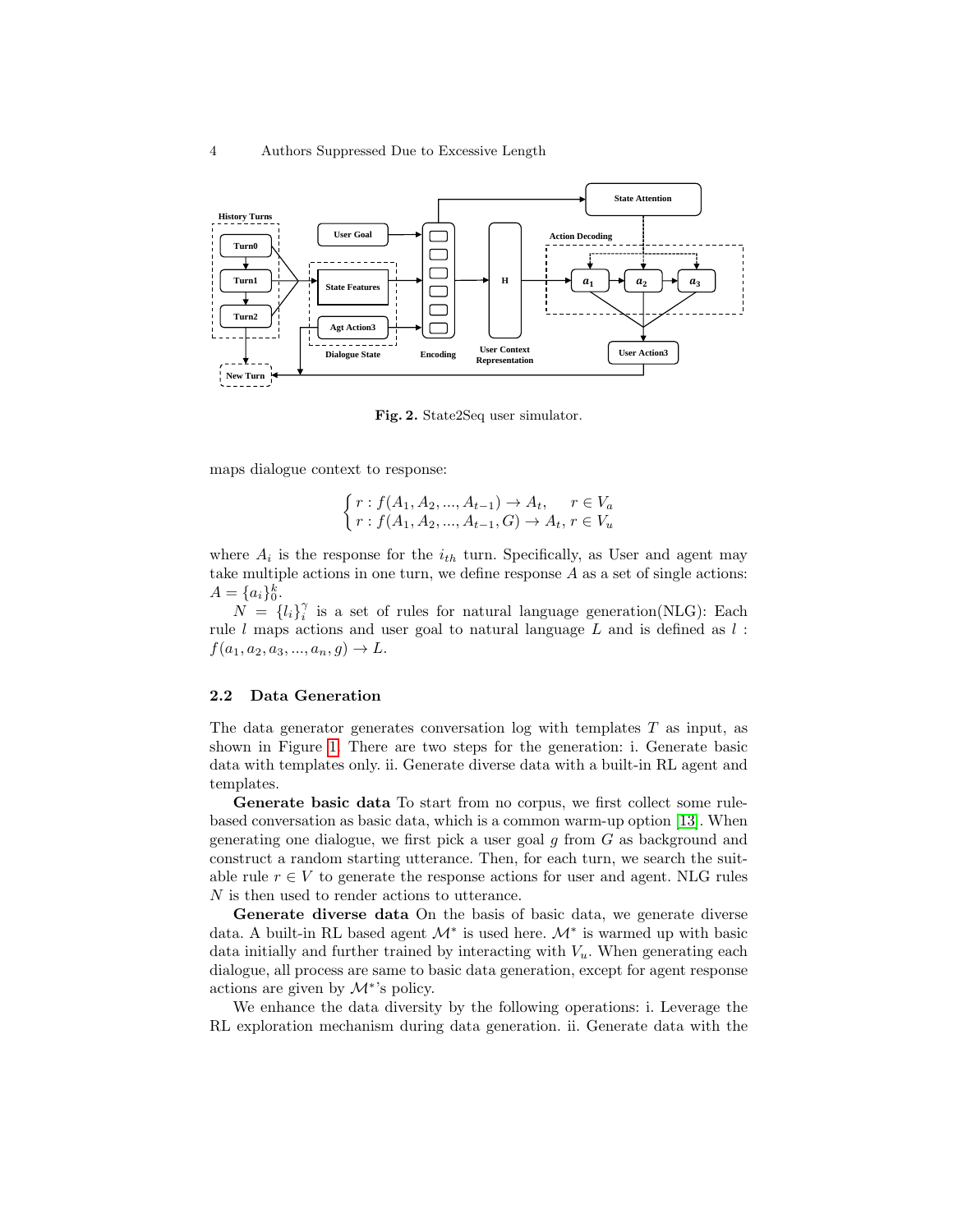| Feature           | Description                                                                                 |
|-------------------|---------------------------------------------------------------------------------------------|
| Constraint Status | Status about whether user constraint slots have been in-<br>formed by user                  |
| Request Status    | Status about whether user request slots have been satisfied<br>by agent                     |
| Slot Consistency  | Status of whether the slot values provided by agent are con-<br>sistent to user constraints |
| Dialog Status     | Dialogue status of success, failed and no outcome yet                                       |

<span id="page-4-0"></span>Table 2. Feature definition

built-in agents of different training stages. So both weak and strong policy are used, which allows collecting both clumsy and fluent dialogue.

## 2.3 User Model Training

After collecting the dialogue data, we train the user simulator on it in supervised style. Given a dialogue context, the user model is trained to predict a set of user actions as response. Only user policy is learned from data here.

# 3 State2Seq User Simulator

We aim to propose a user simulator that makes better use of dialogue context.

User simulator mimics human responses to the dialogue system output. A user model predicts user response with dialogue context. Given user goal g and dialogue history  $\langle A_{t-1}, A_{t-2},..., A_1 \rangle$ , it predict  $t_{th}$  turn response as :

$$
A_t = \arg\max_{A} p(A \mid g, A_{t-1}, A_{t-2}, ..., A_1)
$$

where  $A = \{a_i\}_0^k$ . Following [\[1\]](#page-12-6), we formulate the action selection as a sequence generation problem:

$$
p(A \mid g, A_{t-1}, A_{t-2}, ..., A_1) = \prod_{i=1}^{n} p(a_i \mid a_1, ..., a_{i-1}, g, A_{t-1}, A_{t-2}, ..., A_1)
$$

However, dialogue history can be very long. So it is very hard for the user model to leverage history information directly. To remedy this, we extract the key information as dialogue state  $S$  from the dialogue history. We then define the dialogue context as a combination of dialogue state and user goals.

For better usage of dialogue context, we learn vector representations for each context items. And attention mechanism is proposed to leverage context more clearly.

Figure [2](#page-3-0) shows the structure of the State2Seq user simulator. The State2Seq model maintains a dialogue state  $S$  for tracking the dialogue history. It uses an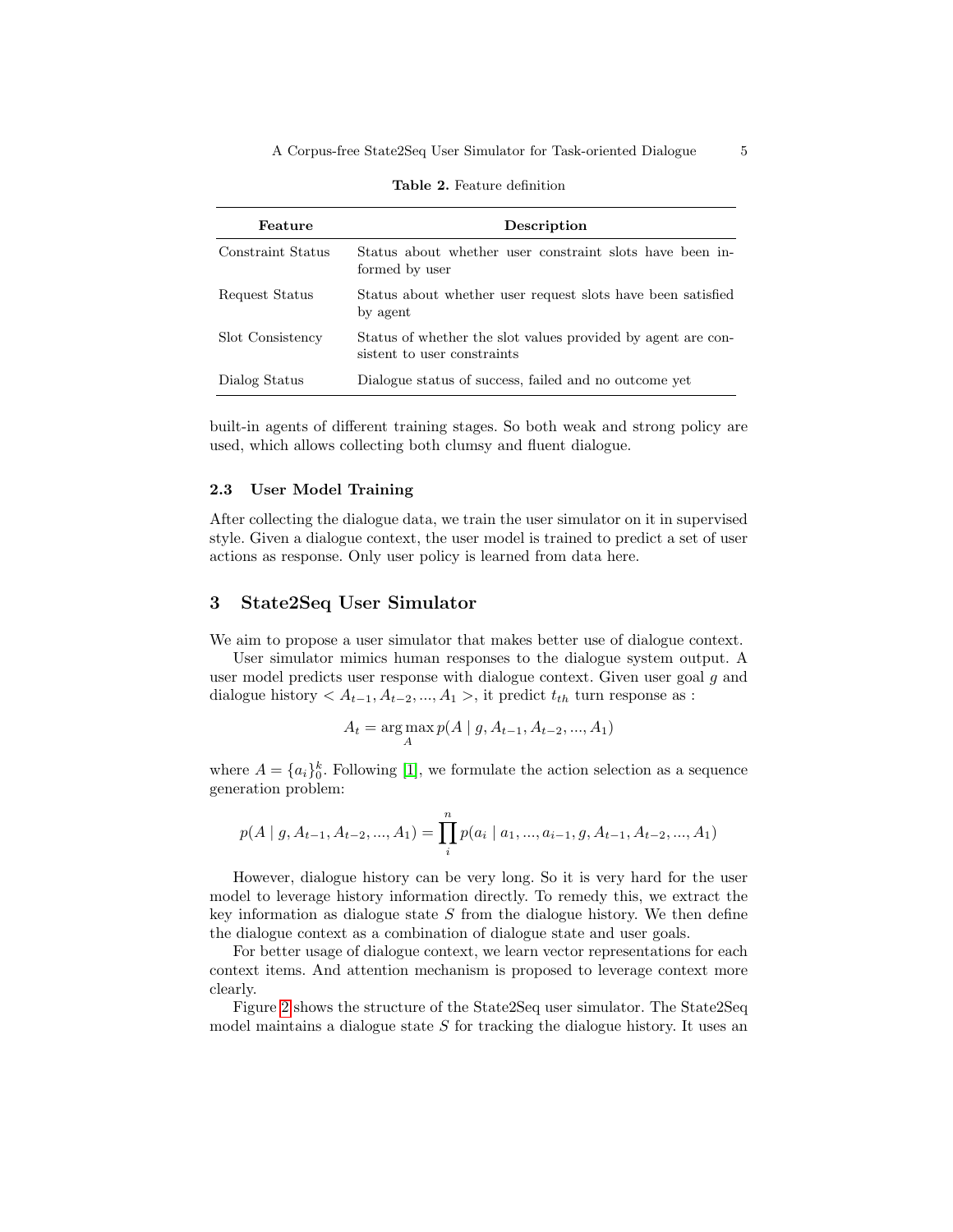encoding module to provide vector representations for dialogue context items. For each turn, the model integrates those representations into a context representation H. Then the model decodes H into a sequence of actions as output. Attention helps the model use dialogue context during decoding.

### 3.1 Dialogue Context Representation

The main idea of dialogue context representation is to refine history information. Forgetting useless information is proven to be important for data-driven model.

The dialogue context consists of dialogue state and user goal. Dialogue state S includes last turn agent response and state features. Following [\[1\]](#page-12-6), we extract the state features explained in Table [2.](#page-4-0) Constraint Status, Request Status, and Dialog Status are used to help the user simulator track the progress of the current conversation, and Slot Consistency allows the user simulator to correct the agent on wrong information. Each feature is recorded as a status vector  ${^{status}}\substack{m\\0}$ , where  $m$  is the number of slot types and *status* could be 1, 0, -1 for active, irrelevant and negative.

Attention mechanism relies on a good representation of items. Representation is also important for sequence decoding, as its need a good initial state H. So we propose an encoding module to learn vector representations for context items. To help to learn of representation, we share representations for the common slots in context items. Some negative status is rare in the corpus, which makes it hard to learn good representations. To remedy this, we only learn vector representations e for positive slot status, and then use the corresponding inverse vector −e to represent negative status.

H is obtained by dimension reduction of context representation, which can further forget irrelevant information. Formally, given a agent response  $A_{t-1}$ , the user goal g and current dialogue history  $\langle A_{t-1}, A_{t-2},..., A_1 \rangle$ , State2Seq updates dialogue state  $S$  and represent context with vectors.  $H$  is then obtained as:

$$
\mathbf{H} = \mathbf{W}_c \cdot \left( \left[ \mathbf{E}(A_{t-1}); \mathbf{E}(g); \mathbf{E}(S) \right] \right) + \mathbf{b}_c
$$

where  $\left[\cdot\right]$  denotes vectors concatenation and  $\mathbf{E}(\mathbf{x})$  means fetching vector representations for items in x.

#### 3.2 Action Generation with Attention

We formulate actions selection as sequence generation process with attention. Sequence generation provides diversity in selecting actions. Attention mechanism helps to use dialogue context information directly. Specifically, we generate responses by attending on items in user goal  $g$ , dialogue state  $S$  and the last agent response  $A_{t-1}$ .

During actions decoding, for each time step  $t$ , LSTM provides hidden representation  $h_k = \text{LSTM}(h_{k-1}, c_{k-1}, x_k)$ , where  $h_k$  denotes the LSTM hidden state at time step k, the  $c_{k-1}$  is cell state and x is input.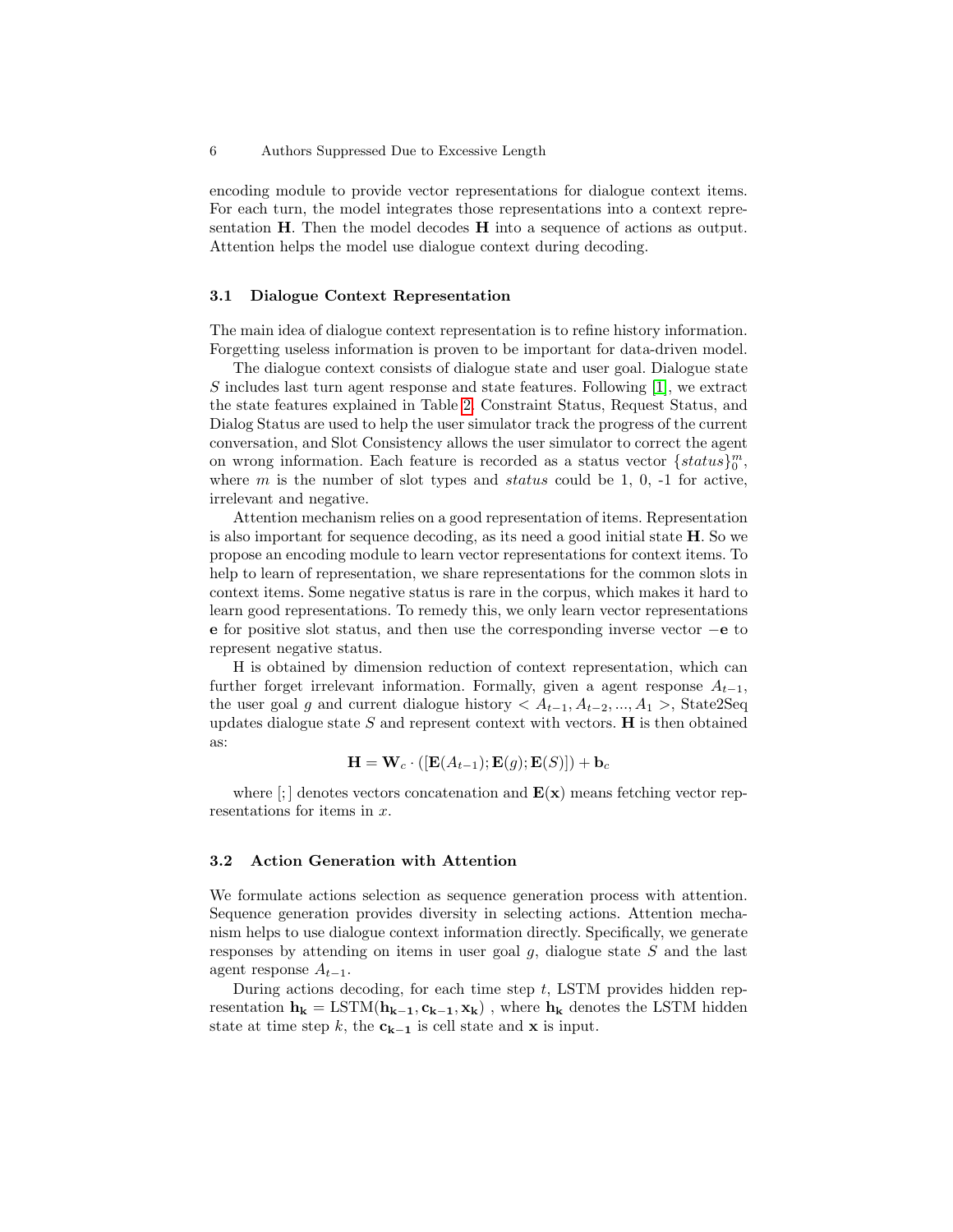The attention weight of  $i_{th}$  item in dialogue context is calculated as:  $\text{att}_i =$  $\frac{\exp(\mathbf{e_i}\cdot\mathbf{h_k})}{\sum_i \exp(\mathbf{e_i}\cdot\mathbf{h}_i)}$  $\frac{\exp(e_i \cdot n_k)}{e_i \exp(e_j \cdot h_k)}$  where  $e_i$  is semantic representation vector of  $i_{th}$  item. Attention is used to calculate the decoding output  ${\bf h'_{t}} = \tanh({\bf w_{a}}\cdot({\bf att}\cdot{\bf Emb}) + {\bf b_{a}}\cdot{\bf h_{k}})$  , where **Emb** is the representations of all items in context.

Then we model the distribution the time step  $k$ 's action  $a_k$ :

$$
P(a \mid g, S, A_{t-1}, a_{k-1}, ..., a_1) = \text{Softmax}(\mathbf{W_p}\mathbf{h_t'} + \mathbf{b_p})
$$

And the user action  $a_k$  is predicted as:

$$
a_k = \arg\max_a p(a \mid g, S, A_{t-1}, a_{k-1}, ..., a_1)
$$

# 4 Experiment

#### 4.1 Dataset

We used two datasets in our experiments: movie ticket booking data and restaurant reservation data. The movie ticket booking data is an open task-completion dialogue dataset proposed by [\[13\]](#page-12-2). For each dialogue, the system gathers information about the customers desires and books the movie tickets. The success or failure of dialogue is assessed based on (1) whether a movie is booked, and (2) whether the movie satisfies the user's constraints. The data includes 11 dialogue acts, 29 slots, 277 user goal templates. Rule templates for response strategy and NLG are also included in [\[13\]](#page-12-2)'s work.

To test the method's generation ability, we also build a dataset for restaurant reservation domain. In each dialogue, the user reserves a table under his/her requirements. The data includes 11 dialogue acts, 24 slots and 184 user goal templates. We design rule templates for response strategy and NLG based on the ones in [\[13\]](#page-12-2)'s work.

### 4.2 Evaluation

We evaluate a user simulator by: i. evaluation of the user simulator itself. ii. evaluation of the policy trained with it.

Evaluation of Agent Policy The main value of simulator is to train agent policy. We use both human and automatic evaluation for policy here. A DQN model is used as the agent to learn the policy.

We adopt cross-model evaluation proposed by  $[19]$ . N user models are first used to train  $N$  policies. Each policy is then tested against  $N$  different user simulators. Finally, we calculate the average of  $\mathcal{N} \times \mathcal{N}$  scores. A policy trained by a good simulator can still perform well on poor simulators [\[19,](#page-13-5)[11\]](#page-12-7). A higher average score indicates a better simulator ability for training agent. For metric, we use success rate, average reward and average turn number, which have been widely accepted as a standard metric of multi-turn agent [\[6,](#page-12-8)[2,](#page-12-9)[13\]](#page-12-2).

Evaluation of User Simulator We evaluate the user simulator itself from two aspects.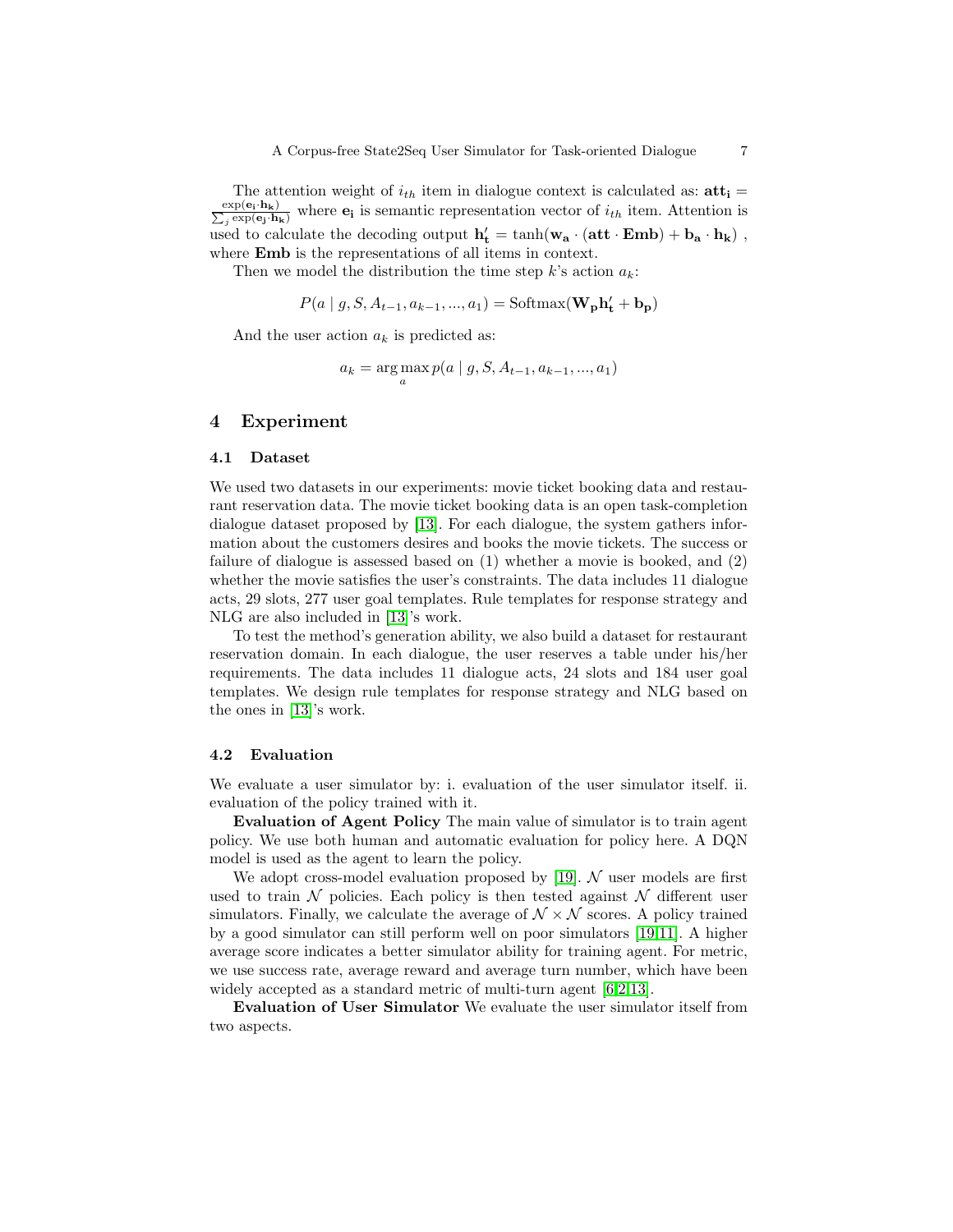#### 8 Authors Suppressed Due to Excessive Length

Firstly, following [\[1\]](#page-12-6), we evaluate the accuracy of predicting actions. F-score is used as the metric.

Secondly, a user simulator's generalization ability is also important. It has more tolerance for exploration of training agent. We compare different user simulators' such ability by making conversation against a same rule agent. User model with better ability should achieve more success rate.

## 4.3 Model Details

For the State2Seq model, we set embedding size as 300. We use a 2 layer LSTMs for decoding with hidden state size of 256. During the training, we set the batch size as 32, a dropout as 0.8 and teacher forcing rate of 0.5. The learning rate is set as 0.001 and we set a learning rate decay of 0.9.

For the RL agent model used in data generation and evaluation, we use the DQN model. We set experience pool size as 1000, hidden layer size as 80. Experience replay redesigned for dialogue setting is applied. We use  $\epsilon$ -greedy exploration of 0.01. The learning batch size is 16. We use 100 warm-up epochs and 500 training epochs. Model simulates 100 dialogues for each epoch.

We also simply extend our model by replacing the sequence decoder with a multi-label classifier. We name it as State2MLC. State2MLC takes dialogue state, user goal, agent response as input and predict multiple actions. State2MLC is trained with Multi-Label Soft Margin Loss.

### 4.4 Baselines

We compared with the following baselines:

- Seq2Seq is user simulator proposed by [\[1\]](#page-12-6). It extracts history turns' features as input sequence and decodes action sequence.
- Seq2Seq-att is based on Seq2Seq model and adds attention mechanism over input sequence.
- Agenda based user simulator is proposed by [\[20\]](#page-13-4). It is corpus free and generates user response by maintaining a user agenda with rule. We use the agenda user simulator provided by [\[13\]](#page-12-2).

## 4.5 Performance of Agent Policy

We compare the policy trained by different user simulators with cross-model evaluation.

Results on movie booking data Table [3](#page-8-0) shows the evaluation results on movie booking domain. The results show that the policy obtained by our model outperforms baselines.

On average success rate, policy trained by our State2Seq model outperforms the Agenda model for 6.36 points. As the Agenda [\[13\]](#page-12-2) model is rule-based, the main difference between State2Seq and it is that State2Seq has more diverse responses. This demonstrates that user simulator diversity improves policy ability for finishing task and generalization. Policy trained by our model outperforms the Agenda model on success rate and average reward.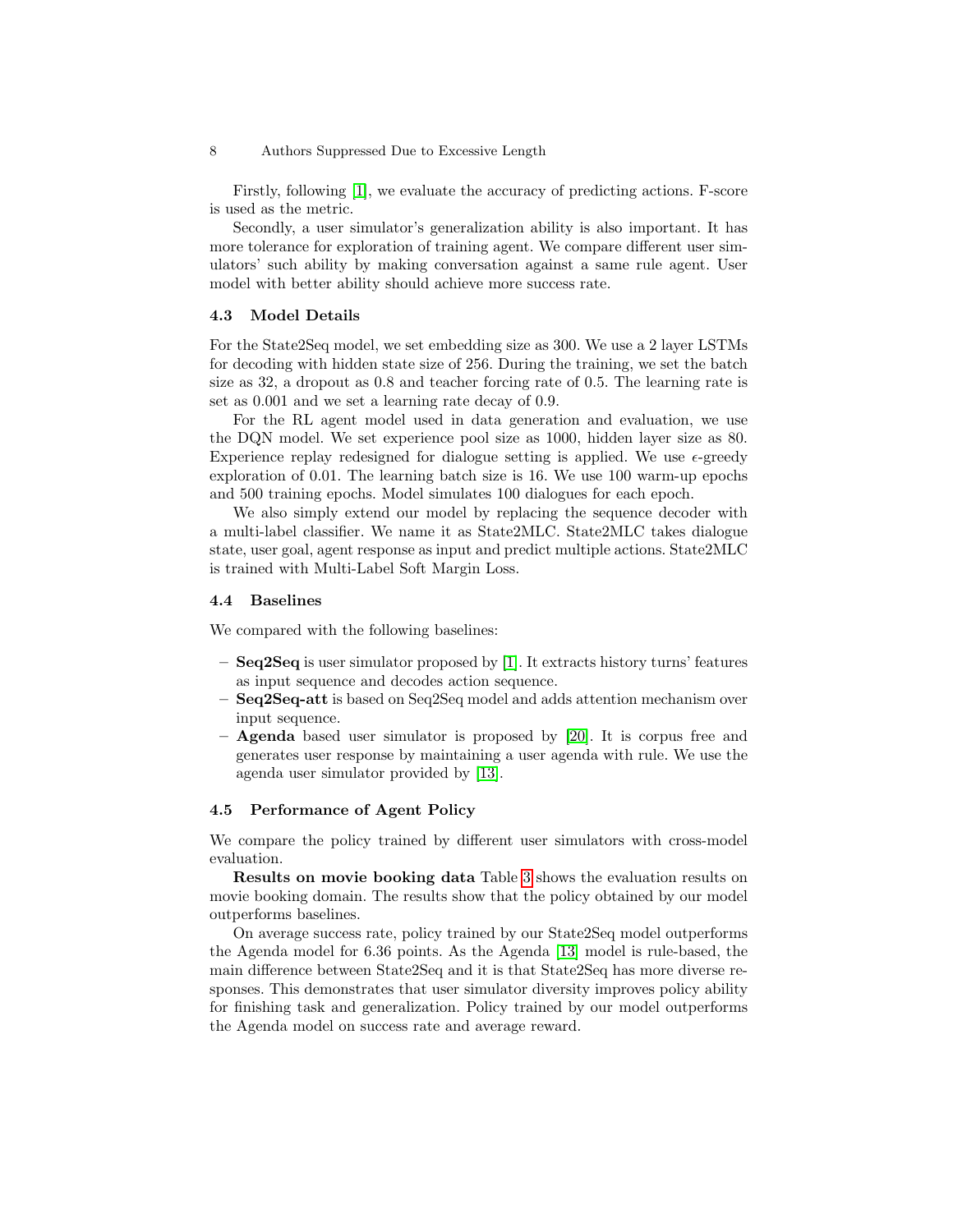| Model         | Movie Booking |         |                                                                 | Restaurant Reservation |          |       |
|---------------|---------------|---------|-----------------------------------------------------------------|------------------------|----------|-------|
|               |               |         | Avg. Succ. Avg. Rwd. Avg. Turns Avg. Succ. Avg. Rwd. Avg. Turns |                        |          |       |
| State2MLC     | 0.487         | 8.55    | 21.82                                                           | 0.305                  | $-17.22$ | 29.69 |
| State2Seq     | 0.551         | 14.17   | 25.85                                                           | 0.524                  | 11.77    | 24.21 |
| Seq2Seq       | 0.412         | $-3.49$ | 27.77                                                           | 0.501                  | 6.23     | 29.83 |
| $Seq2Seq-Att$ | 0.430         | $-2.59$ | 30.39                                                           | 0.514                  | 9.67     | 26.20 |
| Agenda        | 0.438         | $-2.88$ | 32.88                                                           | 0.508                  | 10.88    | 22.17 |

<span id="page-8-0"></span>Table 3. Evaluation of agent policy trained by different user model. Results above dash-line are from our model, which achieve best performance in most task.

<span id="page-8-1"></span>Table 4. Human evaluation of trained agent

| Model            |       |       | Avg. Succ. Avg. Rwd. Avg. Turns |
|------------------|-------|-------|---------------------------------|
| State2Seq (Ours) | 0.778 | 53.88 | 11.88                           |
| Agenda           | 0.571 | 22.29 | 14.57                           |

The results show that the policy trained by other statistical methods underperform the Agenda based model. Because those user simulators lack for response accuracy, which will mislead and confuse the policy training. Comparing Seq2Seq-att to Seq2Seq, the results show the effectiveness of attention mechanism. And State2Seq's improvements over the Seq2Seq-att show that the refined context representation of the State2Seq model does help the response generation.

Results on restaurant data Table [3](#page-8-0) shows the cross evaluation results for restaurant reservation domain. The results show our method could work consistently well in different domains. Most models score higher on data in the restaurant domain, because the field is relatively simpler and has fewer slots. The State2MLC model does not perform well. This is due to the fact that State2MLC model has a much simpler structure, so it is likely to overfit to generated data in a simple domain and limits the generalization ability of the policy.

Human evaluation We perform a human evaluation on the movie domain, and each agent is tested by chatting with 2 domain experts for 50 dialogues. Table [4](#page-8-1) shows that the agents trained in our model can be better adapted to the real situation.

Analysis on policy training process Table [5](#page-9-0) shows the evaluation of training process. We perform testing at each training epoch, and report the averaged score. The policy is evaluated against the environment for training. Policy trained by our model outperforms the ones from statistical user simulator, which reflects that our user simulator improves the training performance of agent policy. It is because our user simulator has better generalization to respond to agent's unreasonable actions in the early training stage. On the other hand, diversity helps RL algorithm training. Agenda achieve good scores as rule environment is relatively easy for overfitting.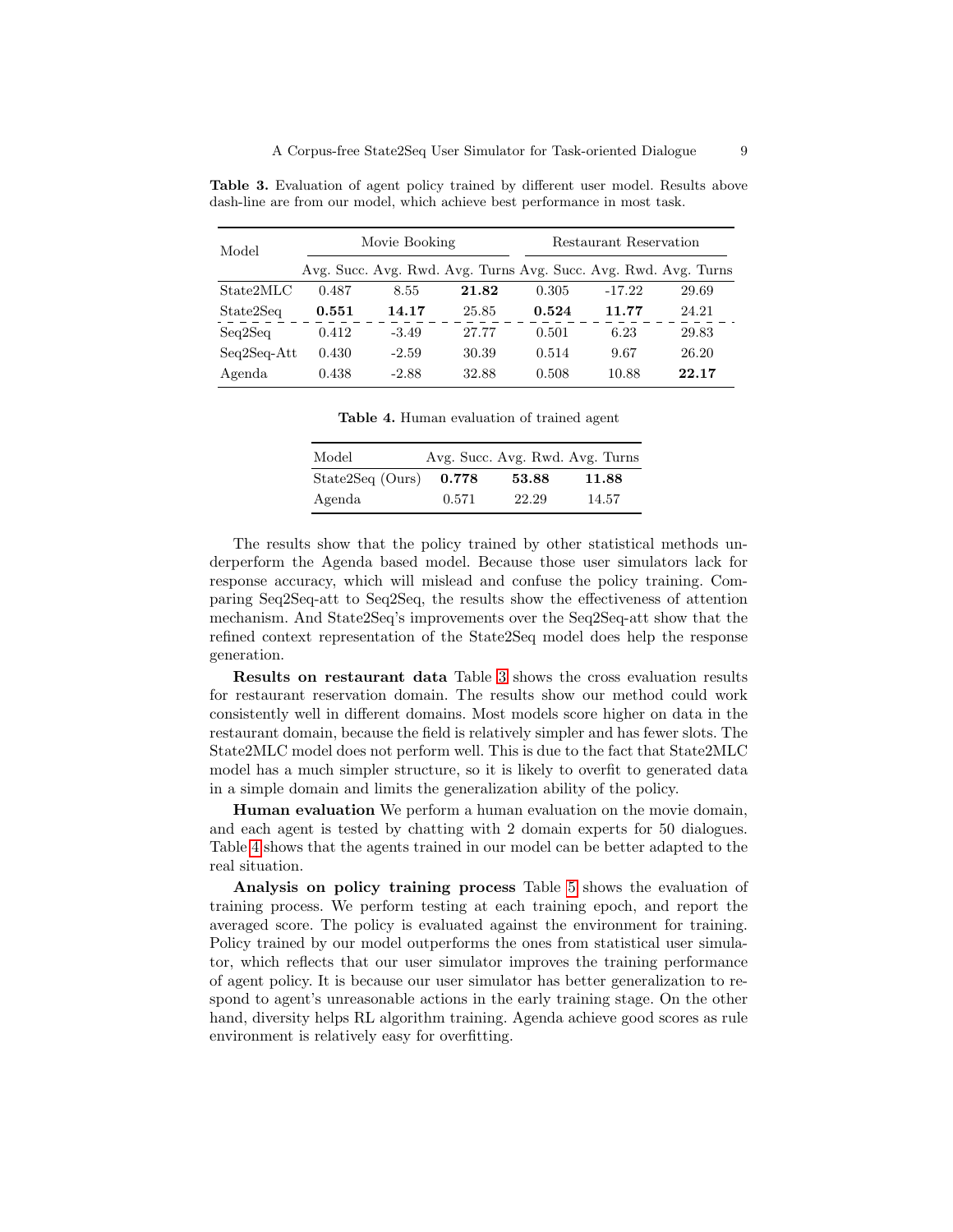<span id="page-9-0"></span>Table 5. Analysis of agent policy performance during training on movie domain. At beginning of each policy training epoch, we test the policy's performance. The results reflect the models' overfitting to training set.

| Model                    |           |       | Succ. Avg. Rwd. Avg. Turns |
|--------------------------|-----------|-------|----------------------------|
| State2MLC $(Ours)$ 0.628 |           | 26.19 | 16.36                      |
| State2Seq (Ours)         | 0.800     | 48.39 | 17.23                      |
| Seq2Seq                  | $0.462\,$ | 2.98  | 28.92                      |
| Seq2Seq-Att              | 0.480     | 2.11  | 32.98                      |
| Agenda                   | 0.814     | 50.36 | 15.66                      |

|                          | Action Accuracy<br>Movie Restaurant |       | Generalization Ability Test |          |                                           |          |
|--------------------------|-------------------------------------|-------|-----------------------------|----------|-------------------------------------------|----------|
| Model                    |                                     |       | Movie                       |          | Restaurant                                |          |
|                          | F1                                  | F1    |                             |          | Avg. Succ. Avg. Rwd. Avg. Succ. Avg. Rwd. |          |
| State2MLC (Ours) $0.704$ |                                     | 0.695 | 0.442                       | 6.06     | 0.436                                     | 5.34     |
| State2Seq (Ours)         | 0.711                               | 0.683 | 0.400                       | 5.51     | 0.484                                     | 11.09    |
| Seq2Seq                  | 0.692                               | 0.662 | 0.063                       | $-31.87$ | 0.126                                     | $-31.87$ |
| $Seq2Seq-Att$            | 0.705                               | 0.677 | 0.000                       | $-46.99$ | 0.000                                     | $-46.99$ |
| Agenda                   | N/A                                 | N/A   | 0.392                       | 0.04     | 0.410                                     | 2.20     |

<span id="page-9-1"></span>Table 6. Evaluation of user simulator model.

#### 4.6 Performance of User Simulator

User model's performance is mainly reflected by the ability of predicting user responses.

Action accuracy. Table [6](#page-9-1) shows the models' accuracy of predicting user actions. Our model achieves the best performance, outperforming the seq2seq model [\[1\]](#page-12-6) for 1.9 points on F-score. The results also show a correlation between the evaluation of action prediction and the agent policy's performance, which demonstrates that user simulator quality affects agents performance.

The improvements mainly come from two aspects: Firstly, the attention mechanism provides specific context information. Secondly, refined context representation filters the useless information. The Seq2Seq-att model outperforms the Seq2Seq model by adding the attention mechanism. This reflects the effectiveness of the attention mechanism. By comparing State2Seq to Seq2Seq-att, improvement shows that due to forgetting mechanism, refined context representation is more effective than sequence encoder.

Analysis of generalization ability The generalization ability is also important for a user simulator in agent training. We compare different user simulators' generalization by making them chat with a same rule-based agent. Table [6](#page-9-1) shows the results and State2Seq and MLC2Seq are optimal in all user simulators. Our best model outperforms the Agenda for 5.0 and 7.4 points success rate on the 2 domains. As the user simulators are trained to mimic user rules in the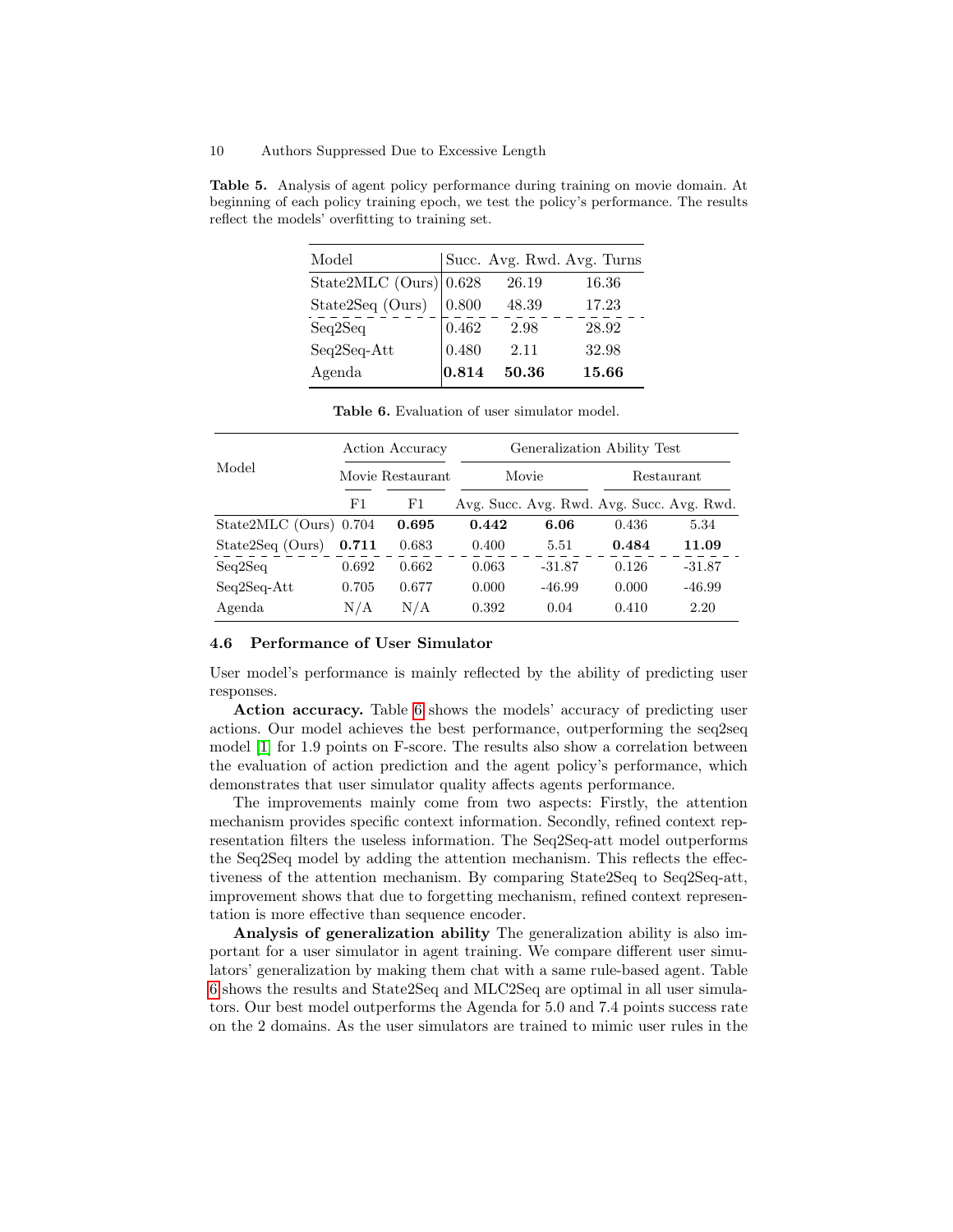<span id="page-10-0"></span>Table 7. Case study of the difference between our user simulator and agenda user simulator. Here, user is requesting for ticket and theater, and user's constraints are { movie name: deadpool, city: Seattle , num: 2, date: tomorrow }

| Agenda User Simulator                |                                                        |  |  |
|--------------------------------------|--------------------------------------------------------|--|--|
| .                                    |                                                        |  |  |
| usr: Which theater is available?     | $act:req, req slots: {theater}$                        |  |  |
| agt: Which theater would you like?   | $act:req, req slots: {theater}$                        |  |  |
| usr: Which theater is available?     | $act:req, req slots: {theater}$                        |  |  |
| agt: Which theater would you like?   | $act:req, req slots: {theater}$                        |  |  |
| $\left( \text{loop} \dots \right)$   |                                                        |  |  |
|                                      | Our User Simulator                                     |  |  |
| .                                    |                                                        |  |  |
| usr: Which theater is available?     | $act:req, req slots: {theater}$                        |  |  |
| agt: Which theater would you like?   | act:req, req slots: {theater}                          |  |  |
| usr: I want to watch at Seattle.     | act:inform, inform slots: {city: Seattle}              |  |  |
| agt: Seattle is available.           | act:inform, inform: {city: Seattle}                    |  |  |
| usr: Which theater is available?     | $act:req, req slots: {theater}$                        |  |  |
| agt: The Pearl Theater is available. | act:inform, inform slots: {theater: The Pearl Theater} |  |  |
| .                                    |                                                        |  |  |

template, the improvement reflects that our framework can generate new diverse dialogues data to avoid user simulator overfitting to user response strategy in the template. Other user simulators perform worse on this test, we address this to the fact that these methods are less accurate in generating user actions and rule-based agent has a low allowance for response error.

### 4.7 Case Study and Visualization

To find out the difference between rule-based model and the proposed model. We perform case study on dialogues between the user simulator and an agent. The comparison is shown in Table [7.](#page-10-0) When agents and users are unable to satisfy each other, the fixed rules of Agenda user simulator may be trapped in the loop shown in the example. But the response from our user simulator is diverse and uncertain. It can try other actions to jump out of the endless loop. The difference shows that our proposed framework for building user simulators has successfully improved the response diversity.

To demonstrate the effectiveness of the attention mechanism over context, we provide a visualization example shown in Figure [3.](#page-11-0) The figure shows that the attention mechanism successfully learns the correlation between the generated actions and the context. Specifically, when generating the dialogue action of inform and the inform slots, the proposed model pays a higher attention to context items of sys\_request\_slots and user\_goal.

# 5 Related Work

There is little work solving the data insufficient problem of user simulator. [\[11\]](#page-12-7) proposed a user simulator that generates user utterance directly, which could ease the effort of user semantic annotation. However, their work is corpus-based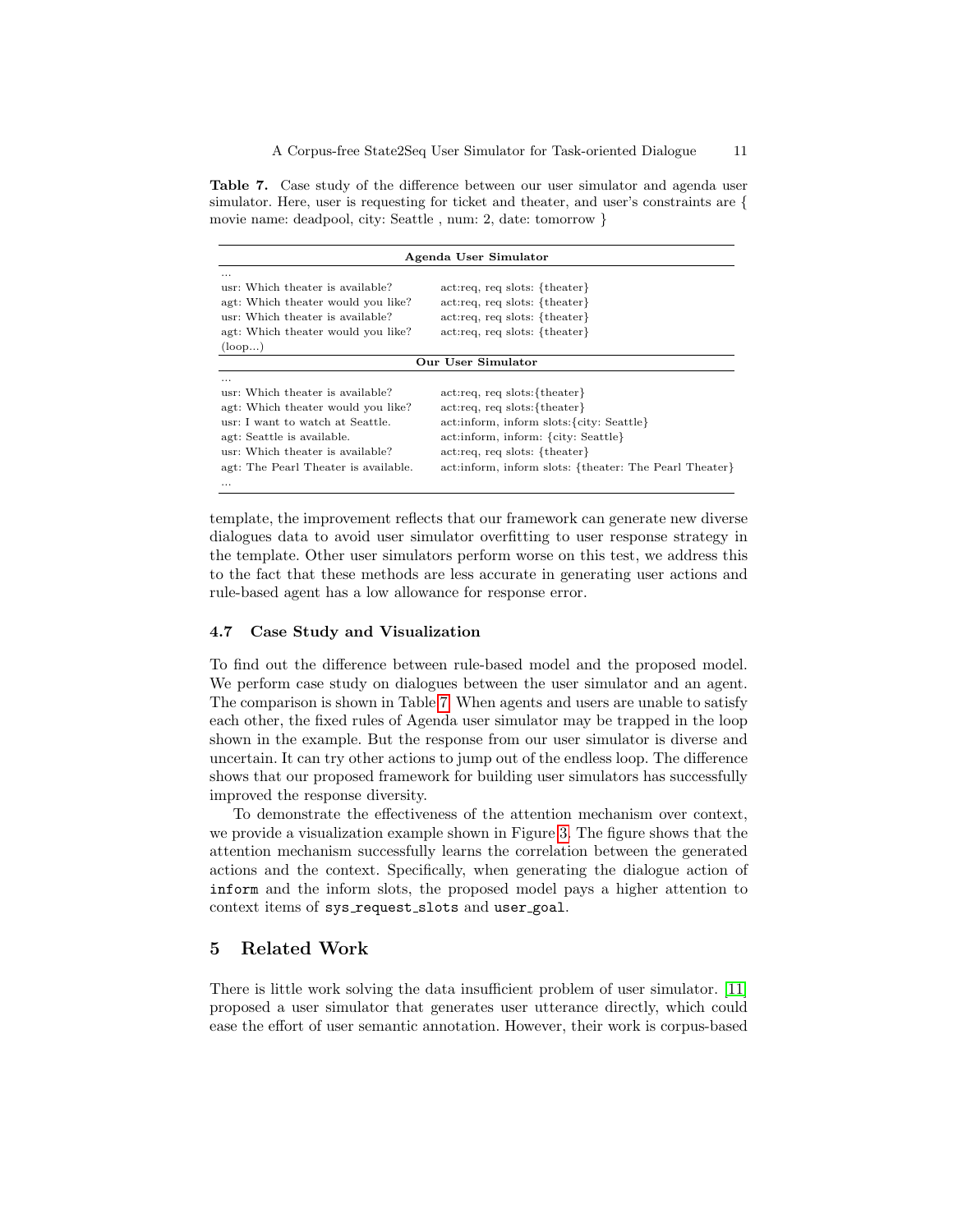#### 12 Authors Suppressed Due to Excessive Length



<span id="page-11-0"></span>Fig. 3. Visualization of attention. The vertical axis is the generated user response and the horizontal axis is the dialogue context. The lighter color means higher attention. S denotes slots.

and still needs a large corpus to train on it. Other data scarcity problems for taskoriented dialogue system are also investigated. [\[26\]](#page-13-6) leverage the idea of zero shot learning [\[16\]](#page-12-10). They solve the problem of dialogue generation for a new domain by mapping actions to latent space. [\[12\]](#page-12-11) and [\[9\]](#page-12-12) provided data augmentation methods for language understanding. [\[23\]](#page-13-7) proposed to build new domain agent efficiently by machine self-play and crowdsourcing.

The first user simulator was proposed by [\[5\]](#page-12-13). There are two kinds of user simulators in terms of working levels. User simulators of semantic level interact to agent with dialogue acts and corresponding slot-value pairs. [\[21,](#page-13-8)[3,](#page-12-14)[1,](#page-12-6)[6\]](#page-12-8). User simulators of utterance level communicates to agent with utterance directly [\[10](#page-12-15)[,11](#page-12-7)[,15\]](#page-12-16). Our user simulator can work on both of the two levels.

# 6 Conclusion

In this paper, we study the problem of building user simulators for task-oriented dialogue from templates with no corpus. We solve the data scarcity and increase simulator response diversity by proposing a corpus-free framework. In our framework, we generate diverse data with only templates and trains a data-driven user simulator on it. To predict user response more accurately, we proposed a novel State2Seq user model. It predicts user response with attention on refined dialogue context representations. Experiment results show that with more response diversity, our user simulator improves the agent policy by 6.36% success rate. Attention and refined context representation help the State2Seq model outperform Seq2Seq baseline for 1.9 F-score.

# Acknowledgments

We are grateful for helpful comments and suggestions from the anonymous reviewers. This work was supported by the National Natural Science Foundation of China (NSFC) via grant 61632011, 61772153 and 61772156.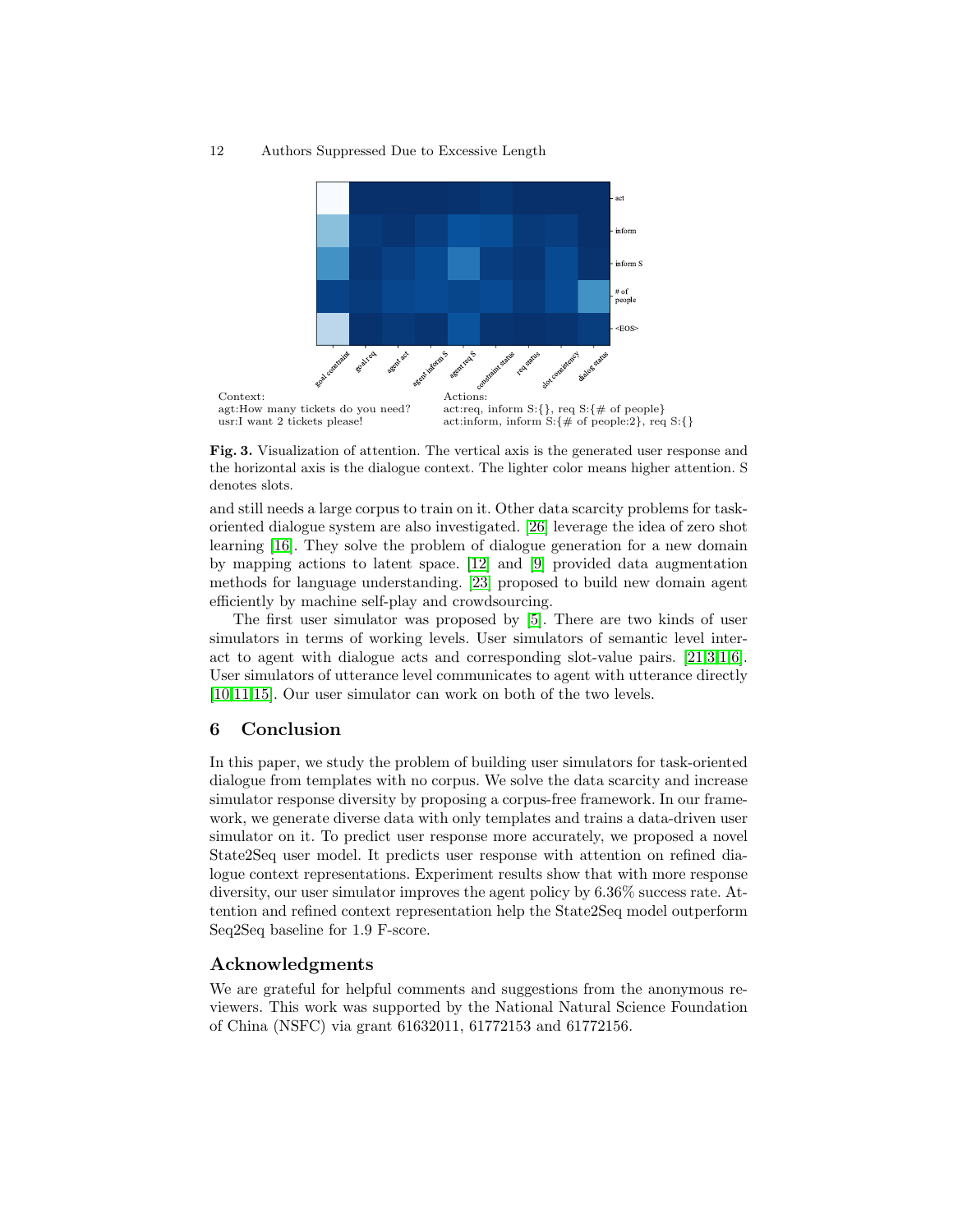# References

- <span id="page-12-6"></span>1. Asri, L.E., He, J., Suleman, K.: A sequence-to-sequence model for user simulation in spoken dialogue systems. In: Proc. of Interspeech. pp. 1151– 1155 (2016). https://doi.org/10.21437/Interspeech.2016-1175, [https://doi.org/](https://doi.org/10.21437/Interspeech.2016-1175) [10.21437/Interspeech.2016-1175](https://doi.org/10.21437/Interspeech.2016-1175)
- <span id="page-12-9"></span>2. Casanueva, I., Budzianowski, P., Su, P., Mrksic, N., Wen, T., Ultes, S., Rojas-Barahona, L.M., Young, S.J., Gasic, M.: A benchmarking environment for reinforcement learning based task oriented dialogue management. CoRR abs/1711.11023 (2017), <http://arxiv.org/abs/1711.11023>
- <span id="page-12-14"></span>3. Chandramohan, S., Geist, M., Lefevre, F., Pietquin, O.: User simulation in dialogue systems using inverse reinforcement learning. In: Proc. of Interspeech (2011)
- <span id="page-12-5"></span>4. Cuay´ahuitl, H., Renals, S., Lemon, O., Shimodaira, H.: Human-computer dialogue simulation using hidden markov models. In: Proc. of ASRU. pp. 290–295. IEEE (2005)
- <span id="page-12-13"></span>5. Eckert, W., Levin, E., Pieraccini, R.: User modeling for spoken dialogue system evaluation. In: Proc. of ASRU. vol. 97 (1997)
- <span id="page-12-8"></span>6. Gao, J., Wong, K., Peng, B., Liu, J., Li, X.: Deep dyna-q: Integrating planning for task-completion dialogue policy learning. In: Proc. of ACL. pp. 2182–2192 (2018), <https://aclanthology.info/papers/P18-1203/p18-1203>
- <span id="page-12-0"></span>7. Gašić, M., Young, S.: Gaussian processes for pomdp-based dialogue manager optimization. IEEE/ACM Trans. on Audio, Speech & Language Processing  $22(1)$ , 28–40 (2014)
- <span id="page-12-4"></span>8. Georgila, K., Henderson, J., Lemon, O.: Learning user simulations for information state update dialogue systems. In: Proc. of Eurospeech (2005)
- <span id="page-12-12"></span>9. Hou, Y., Liu, Y., Che, W., Liu, T.: Sequence-to-sequence data augmentation for dialogue language understanding. Proc. of COLING (2018)
- <span id="page-12-15"></span>10. Jung, S., Lee, C., Kim, K., Jeong, M., Lee, G.G.: Data-driven user simulation for automated evaluation of spoken dialog systems. Computer Speech & Language 23(4), 479–509 (2009)
- <span id="page-12-7"></span>11. Kreyssig, F., Casanueva, I., Budzianowski, P., Gasic, M.: Neural user simulation for corpus-based policy optimisation of spoken dialogue systems. In: Proc. of SIGdial. pp. 60–69 (2018), <https://aclanthology.info/papers/W18-5007/w18-5007>
- <span id="page-12-11"></span>12. Kurata, G., Xiang, B., Zhou, B.: Labeled data generation with encoderdecoder LSTM for semantic slot filling. In: INTERSPEECH 2016. pp. 725– 729 (2016). https://doi.org/10.21437/Interspeech.2016-727, [https://doi.org/10.](https://doi.org/10.21437/Interspeech.2016-727) [21437/Interspeech.2016-727](https://doi.org/10.21437/Interspeech.2016-727)
- <span id="page-12-2"></span>13. Li, X., Chen, Y.N., Li, L., Gao, J.: End-to-End Task-Completion Neural Dialogue Systems. In: Proc. of IJCNLP (2017), <http://arxiv.org/abs/1703.01008>
- <span id="page-12-1"></span>14. Li, X., Lipton, Z.C., Dhingra, B., Li, L., Gao, J., Chen, Y.N.: A user simulator for task-completion dialogues. arXiv preprint arXiv:1612.05688 (2016)
- <span id="page-12-16"></span>15. Liu, B., Lane, I.: Iterative policy learning in end-to-end trainable task-oriented neural dialog models. In: ASRU Workshop. pp. 482–489. IEEE (2017)
- <span id="page-12-10"></span>16. Palatucci, M., Pomerleau, D., Hinton, G.E., Mitchell, T.M.: Zero-shot learning with semantic output codes. In: Bengio, Y., Schuurmans, D., Lafferty, J.D., Williams, C.K.I., Culotta, A. (eds.) Proc. of NIPS, pp. 1410–1418. Curran Associates, Inc. (2009), [http://papers.nips.cc/paper/](http://papers.nips.cc/paper/3650-zero-shot-learning-with-semantic-output-codes.pdf) [3650-zero-shot-learning-with-semantic-output-codes.pdf](http://papers.nips.cc/paper/3650-zero-shot-learning-with-semantic-output-codes.pdf)
- <span id="page-12-3"></span>17. Pietquin, O., Dutoit, T.: A probabilistic framework for dialog simulation and optimal strategy learning. IEEE Trans on Audio, Speech, and Language Processing 14(2), 589–599 (2006)